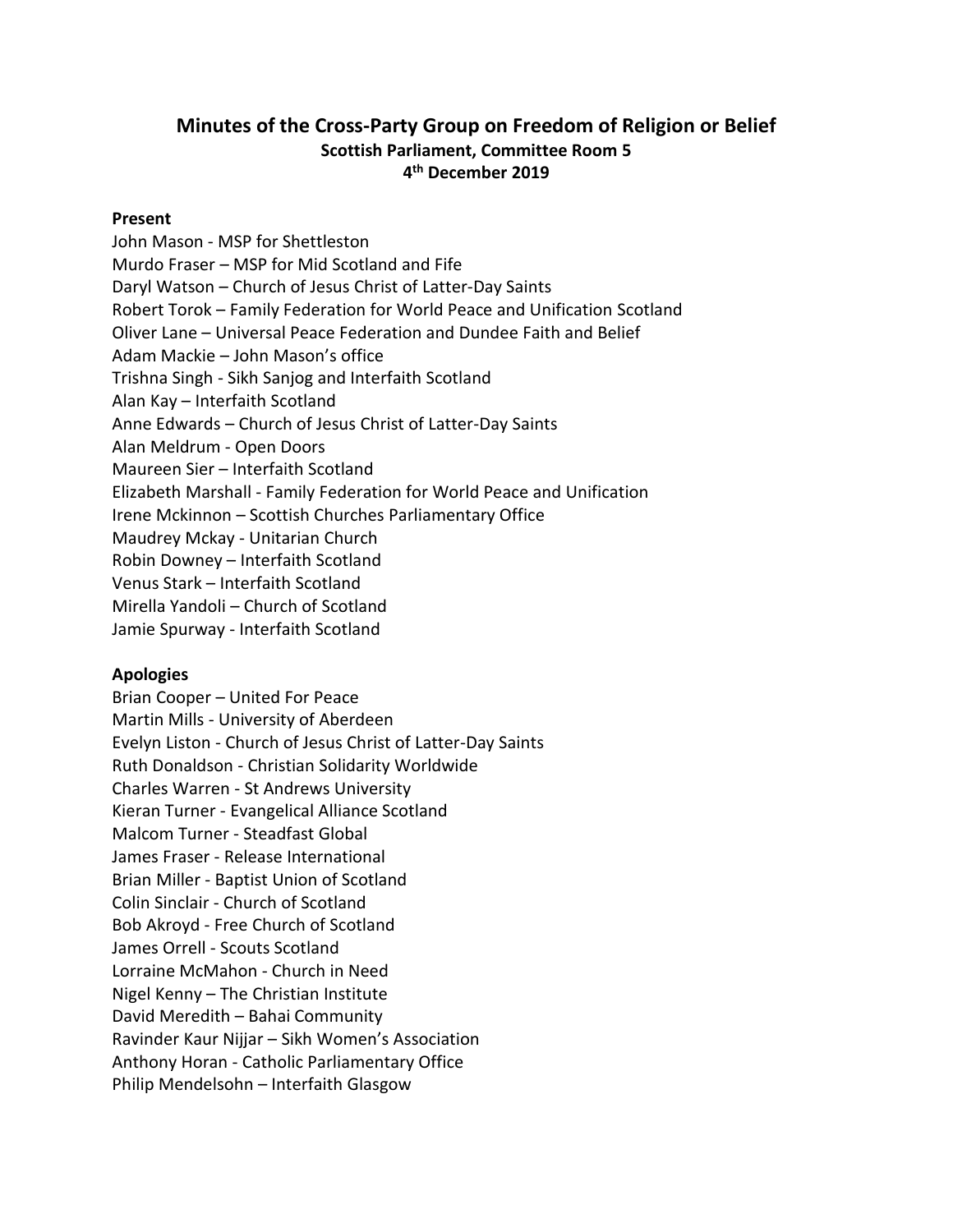#### **Quorate**

John Mason MSP and Murdo Fraser MSP were both present, making the meeting quorate.

#### **Welcome**

John Mason MSP welcomed everyone to the meeting and addressed the minutes of previous meetings. The Minutes of  $2<sup>nd</sup>$  October were approved and adopted.

John then outlined the structure of the evening and welcomed the first two speakers.

### **General Meeting – Presentation from Family Federation for World Peace and Unification**

Oliver Lane began the meeting with an outline of the early years of the movement and various names that it has taken. The Reverend Moon is the founder of the movement. He had an experience when he was six years old in which Jesus spoke to him and asked that he carry out a sacred mission. He died in 2012 after a troubled life but having passionately followed God's calling. Rev Moon studied in Japan and also fought for the unification of Korea which got him into trouble with authorities. He was jailed on two occasions for his faith and beliefs. He spent over two years in a North Korean concentration camp and survived despite the intense hardships. He described a sense of God protecting him during this period.

The church was found in Seoul in 1954. Reverend Moon wanted to work with other Christian bodies but was not well received by them, so had to start up his own church.

Robert Torok picked up the discussion. He described his own introduction to the movement: 'I was born in Transylvania and under communist regime there was an attempt to eradicate religious belief. People were desperate for freedom – of belief and of travel. People resented any political or religious oppression. So, I grew up with a negative view of institutional religion. Meeting the unification movement – because 'church' is still too oppressive for me  $-1$  was very impressed by the experiences I had. I discovered through personal experience of the teachings a relationship with God, and through a year-long volunteering programme I decided to change my purpose to the betterment of humanity. After ten years in which I did a lot of volunteering I was able to dedicate my time to all kinds of projects related to the Unification Movement. I found out more about the history and routes of the movement. I realised that people involved in the movement faced a lot of persecution and stigmatisation. They had to hide their beliefs. For many people it is difficult to even mention the name of Reverend Moon. It tends to create a lot of antipathy.

In preparing for this meeting I found a book covering the experience of an author who went undercover in the movement expecting to uncover the wrongdoing of Rev Moon. The author had covered many previous examples of fake preachers and leaders who had done terrible things but never faced jail. He came to the view that the Rev Moon had done nothing wrong. There is one distinction that no other religious figure in modern time has - nobody else has been the subject of so much investigation. He experienced six unjust imprisonments - in Korea, Japan and the United States. He wrote that time in prison was no obstacle for him, but rather an opportunity for growth. Many members of the movement came to visit him in prison – they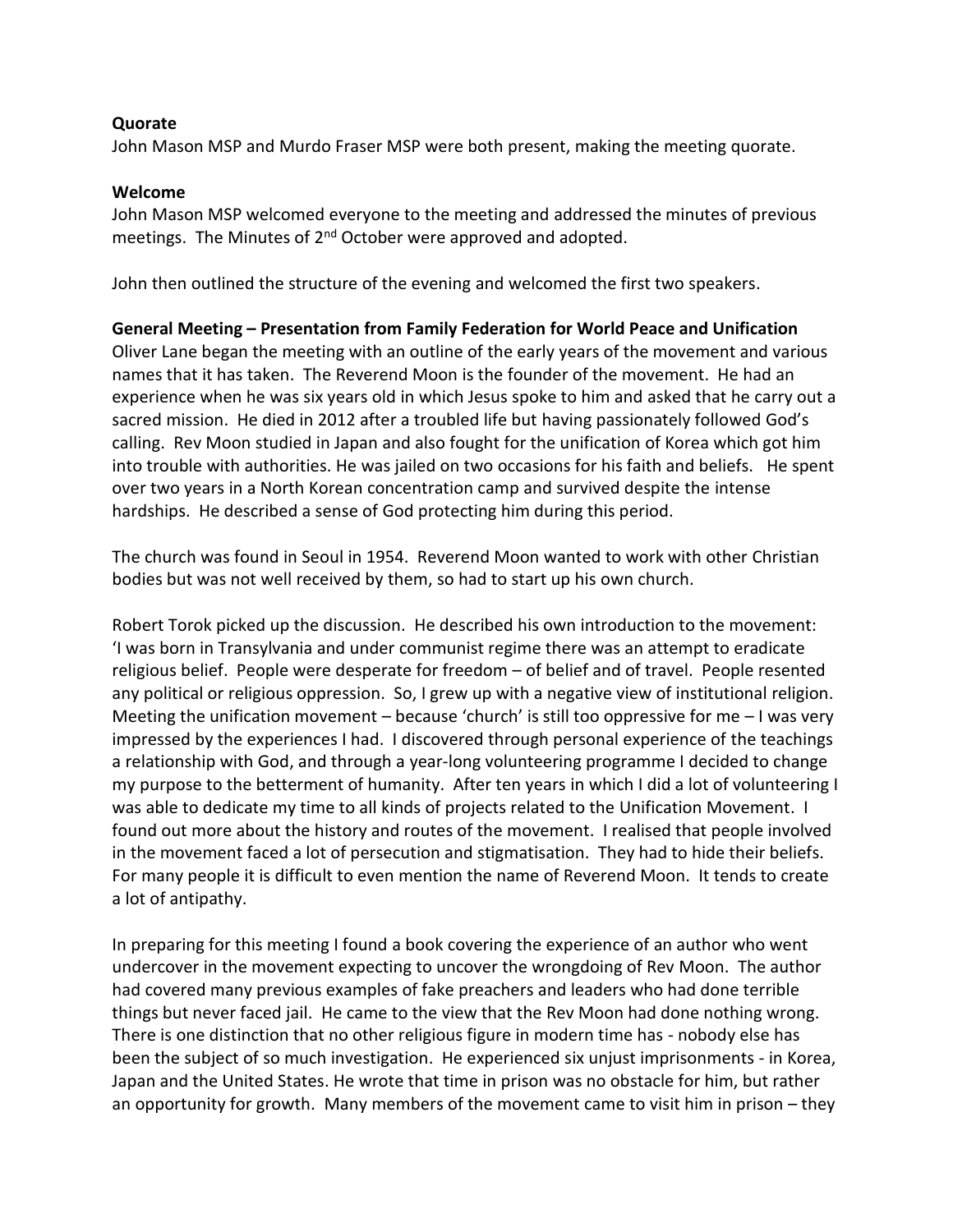would line up to visit him outside the prison and shed tears for him. Nobody could ever find a real fault with the group. Even the UK investigated it thoroughly but have not found any flaw with the community or movement.

A British researcher who was a member of Freud's community studied how sexual behaviour affects the rise and fall of groups. He found that if a group limited sex to monogamy then the culture flourished. If a culture had no limit on sex to monogamy, then it always lost social energy. So, the message we want to bring about is that we must maintain the standard of man and woman keeping fidelity in marriage. The scientific approach to solving human's problems is key to our approach. There hasn't been any other religious group that has achieved so much since its recent founding. We should put down our differences and focus on the similarities – just as we do so in a marriage.

John Mason thanked the two speakers and then invited questions from the floor.

Question: are there members of your movement in prison currently? The last imprisonment happened in the Republic of Moldova – at least that I'm aware of. Before that we had several instances of kidnapping where members were captured by deprogrammers. In one case a man was held for 12 years by deprogrammers hired by his family. Now we mostly enjoy freedom of religion and belief, but people still feel wary of mentioning their membership of the movement to their colleagues etc.

Question: Rev Moon had a Christian experience, so do you see yourself as a Christian movement? Do you use the bible? Is it a new religious movement or an offshoot? Oliver - There are aspects of our faith that are common to other Christians – one god who is parent to humanity. Jesus as messiah. The Jewish were prepared and were awaiting to receive the messiah. But the chosen people decided not to follow the messiah when he came to earth. Instead of being welcomed as messiah he was executed by the state. Jesus was not able to fulfil all that he could have done if he was fully accepted and welcomed. Robert – we are super-denominational. Just recently we had a festival in which many Muslim couples came and received the recognition of marriage. I have been teaching the principles of the unification movement. If I show the ideas to Christians, they say it is too scientific. If I show the ideas to atheists, then they say it is too religious. So, I conclude we are neither – it is a

combination of religious and scientific.

John then welcomed Daryl Watson from the Church of Jesus Christ of Latter-Day Saints.

# **Presentation from Daryl Watson of the Church of Jesus Christ of Latter-Day Saints**

Daryl began by noting some commonalties between Rev Moon's experience and their own founder, Joseph Smith's experience. The faith was was organised on 6 April 1830 in Fayette, New York and is founded on the teachings of Jesus Christ. Peace, love and forgiveness are founding principles. Despite these ideals the early community did not experience peace. They were often the victims of violence. Many started settling in west in Ohio, Missouri and Illinois. Repeatedly they experienced violent removal. Revelations by Joseph Smith counselled them to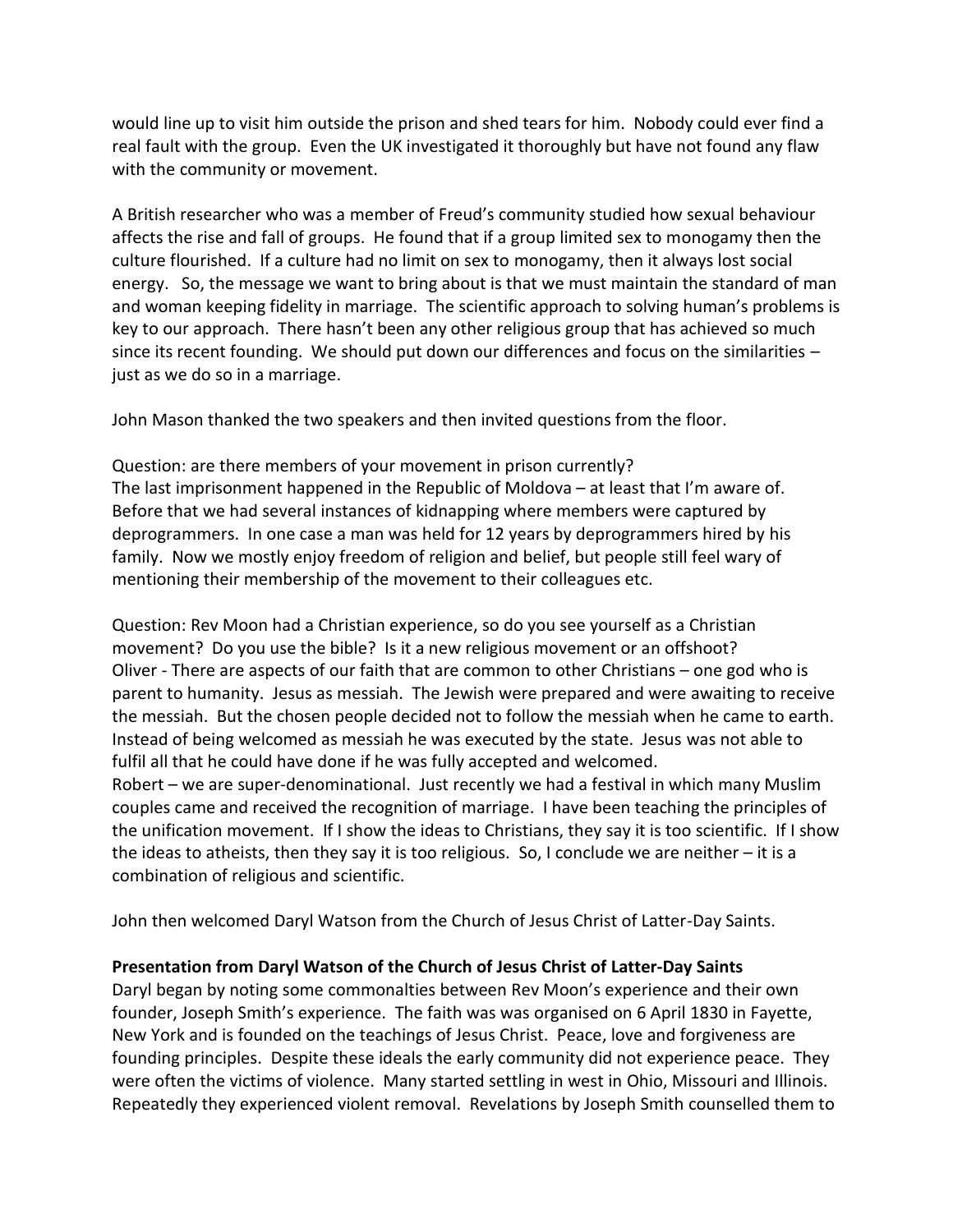live in peace with their neighbours. But neighbouring communities were resentful of their growing numbers and differing beliefs and practices. Church leaders including Joseph Smith were tarred and feathered, beaten and unjustly imprisoned. Seventeen men and boys were slaughtered in the Hawn's Mill Massacre. Mobs drove the community from Missouri after the governor of the state issued an expulsion. It happened in the winter months and cold heightened the suffering of the group – who numbered around 8000. They found peace in Nauvoo in Illinois for a while, but non-Mormons renewed their attacks. Our founder, Jospeh Smith was martyred in prison along with his brother. The main body of saints left Nauvoo under great pressure. They settled in refugee camps on the plains of Iowa and Nebraska. An estimated 1 in 12 Saints died in these camps during the first year. A mob forcibly expelled them from Nauvoo in September 1846 and their temple was desecrated. The scope of violence against them was unprecedented. Thousands of members walked the more than one thousand miles to Salt Lake valley with many hundreds dying along the way.

Even in the UK, the community has not always been accepted. Some members used to meet in Picardy Place in Edinburgh. On 18th June 1922 about 100 Edinburgh University students burst in and confronted the church leaders. Two missionaries had paint, cats blood and other substances thrown over them before being covered in feathers. The event sparked outrage. Four students were later arrested, and a letter of apology received from the principle of the university. Interestingly we have recently received enquiries from Edinburgh University students for help with their projects.

### Daryl went on to describe his own experiences.

'In my own life I've faced challenges – I've been isolated, bullied, ridiculed and spat on because of my faith. All to down to misunderstanding, stereotypes and ignorance. You see I was different. Religious freedom is a fundamental Human Right. It ensures people can exercise their agency in matters of faith. Healthy societies run on trust, confidence and a sense of safety. The great enemy of religious freedom is estrangement and alienation. The test of a pluralistic society is to achieve unity without diminishing the diversity within.

The public life of our country is becoming more and more secular. Mention of religion must be veiled. And yet we live side by side with even more religions than ever before. We can no longer assume that Christian values will be shared by everyone. Increasingly people of faith feel banished from public discussions. Accountability to god is not in fashion today. My plea is that all religions join together to defend faith and religious freedom in a manner that protects people of diverse faiths as well as those of no faith. We must not only protect our ability to profess our own religion but also protect the right of each religion to administer its own doctrines and laws.

Daryl then showed a video of Clayton Christensen of Harvard university speaking of the importance of religion to democracy.

Difficult social issues are on the horizon. Will religious organisations continue to define marriage as between male and female? Will laws barring discrimination against LGBT people